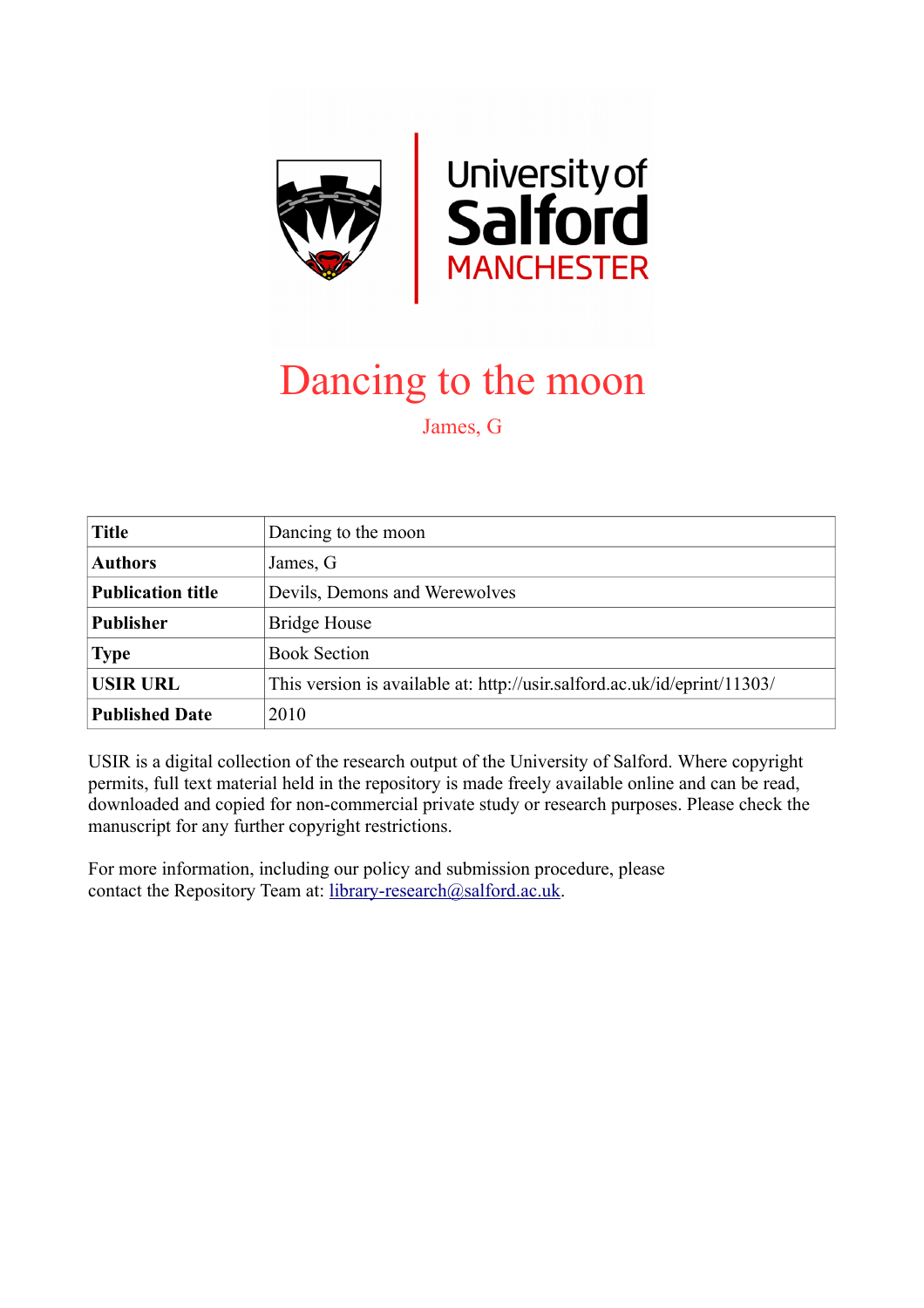## **Dancing to the Moon**

The first time I set eyes on Patrick O'Leary what I had left of a heart almost jumped out of my chest. All I could see to start with were his soft blond curls I wanted to touch and his smiling blue eyes I wanted to have looking into mine forever. Then I saw him dance and I knew that I wanted to be his only dancing partner. For eternity.

I shouldn't have even been there. I'm only sixteen. They're very strict at the Clerkenwell Arms, especially when the Irish dance trials are on. But it was a new moon that night so I guess I was at my best. Talbot had warned me that I would still have a monthly cycle of sorts though it would be very different from before. And spot on, it follows the moon. This is always my shining day, the day of the new moon.

I've been like this for over a year now and I'm getting used to it. I can never remember the details of the moonless nights, but the next day I'm always full of energy and confident and look much older and very glamorous. So, what with the lipstick, and the short skirt and that bitchy glow inside, I got in without them even asking for ID. I even bought a glass of wine for form's sake. No sweat.

It was the music that made me go in. The music and a need for some warmth. Some human warmth that is - I don't notice the winter's cold any more. And I guess it was because I was just in that sort of mood. New moon day. Daredevil day.

I couldn't take my eyes off him as he danced. Back and neck straight. Gaze fixed. Arms rigid by his sides. His feet never missed a beat and always came down in exactly the right place. My own feet started tapping to the music.

I used to dance when I was a little girl. Lots of us do. I never got all that far with it, though I was not at all bad. I just got into other things. Like you do. But I can still remember all of the steps.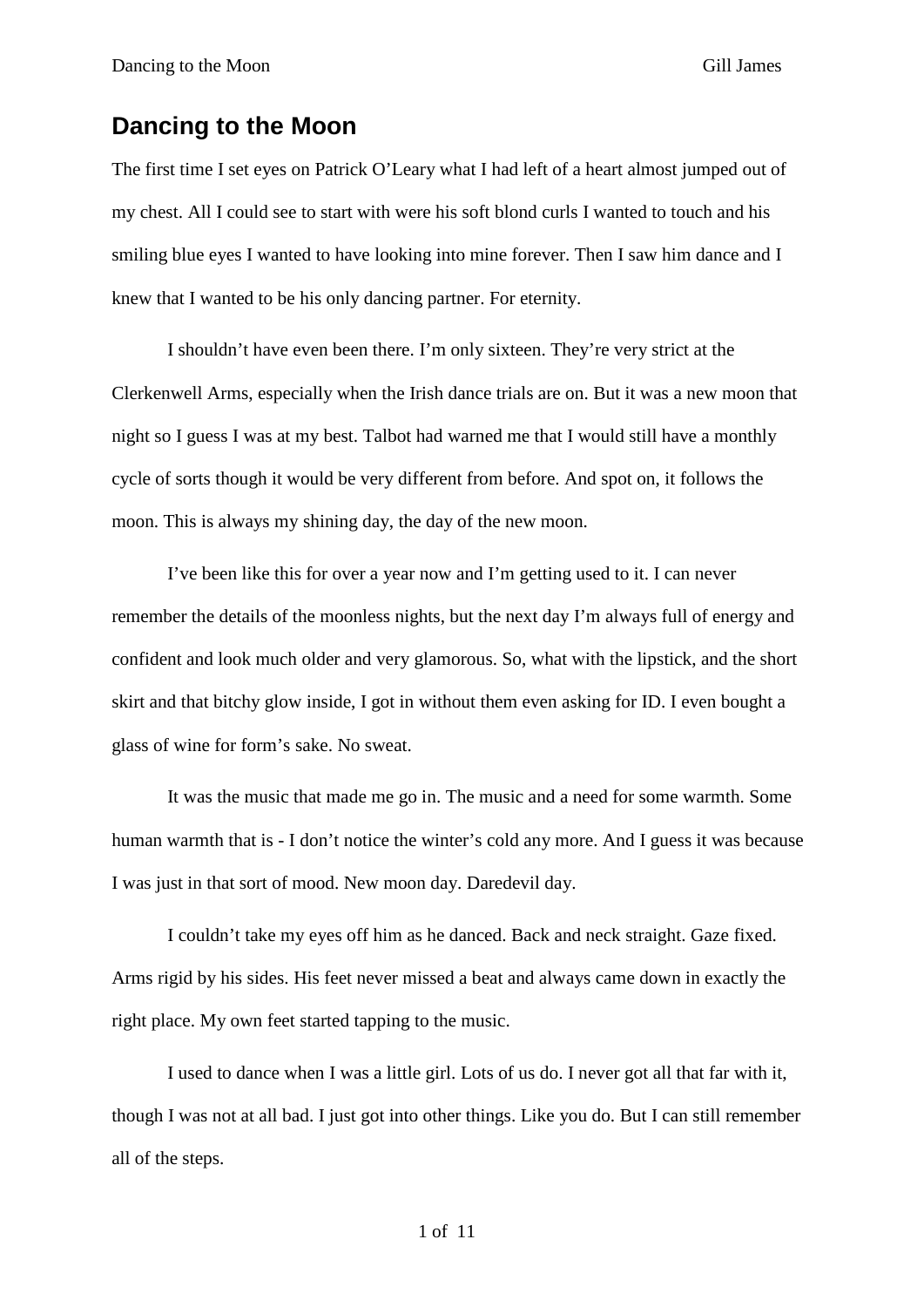He started dancing around the room. He paused at each table where any good looking female sat. His feet still worked, of course. I had to exercise so much self-control not to go over to those hussies and scratch their eyes out or tear out their hair. He was sweating slightly and his manly, slightly musky smell was getting to me. There were others in the room, other good-looking young men, some of them also dancers, but I only had eyes – and a nose - for him.

At last he paused by my table and fixed me with his eyes. Tap, tap, tap tap, tappity tap, went his feet, as if they were asking a question. A faint smile opened his lips, his eyebrows rose slightly. His pupils grew large. He was taking me in, was he? The bitch inside smirked but I tried to keep my gaze neutral. Tapity, tap. Tap tap. He nodded.

I stood up from the table. My feet began to work. Yes, I remembered the steps. It was easy, especially with all this energy. In fact I had to keep it in check a little, or somebody would have noticed something. I didn't even break a sweat or get out of breath. He was breathing hard by now yet he still kept exact time and rhythm. I loved him for that. I loved him because he was finding it tiring now and was still being perfect. The smell of him made my head light.

We were close at times. The place was so full there was barely a dance floor. We almost touched but not quite. As our shoulders and hands came within inches of each other I felt an exchange of energy. Tingles crackled through my body and I had the feeling that he gained some energy from me. We moved lightly around one another, our eyes and our feet in conversation. This was ecstasy. This I wanted forever. Tap tap tappity tap.

The music stopped. It had to eventually. It felt as though a thread between us was broken. The crowd in the pub started clapping and cheering. He was a little out of breath.

"Patrick O'Leary," he whispered.

2 of 11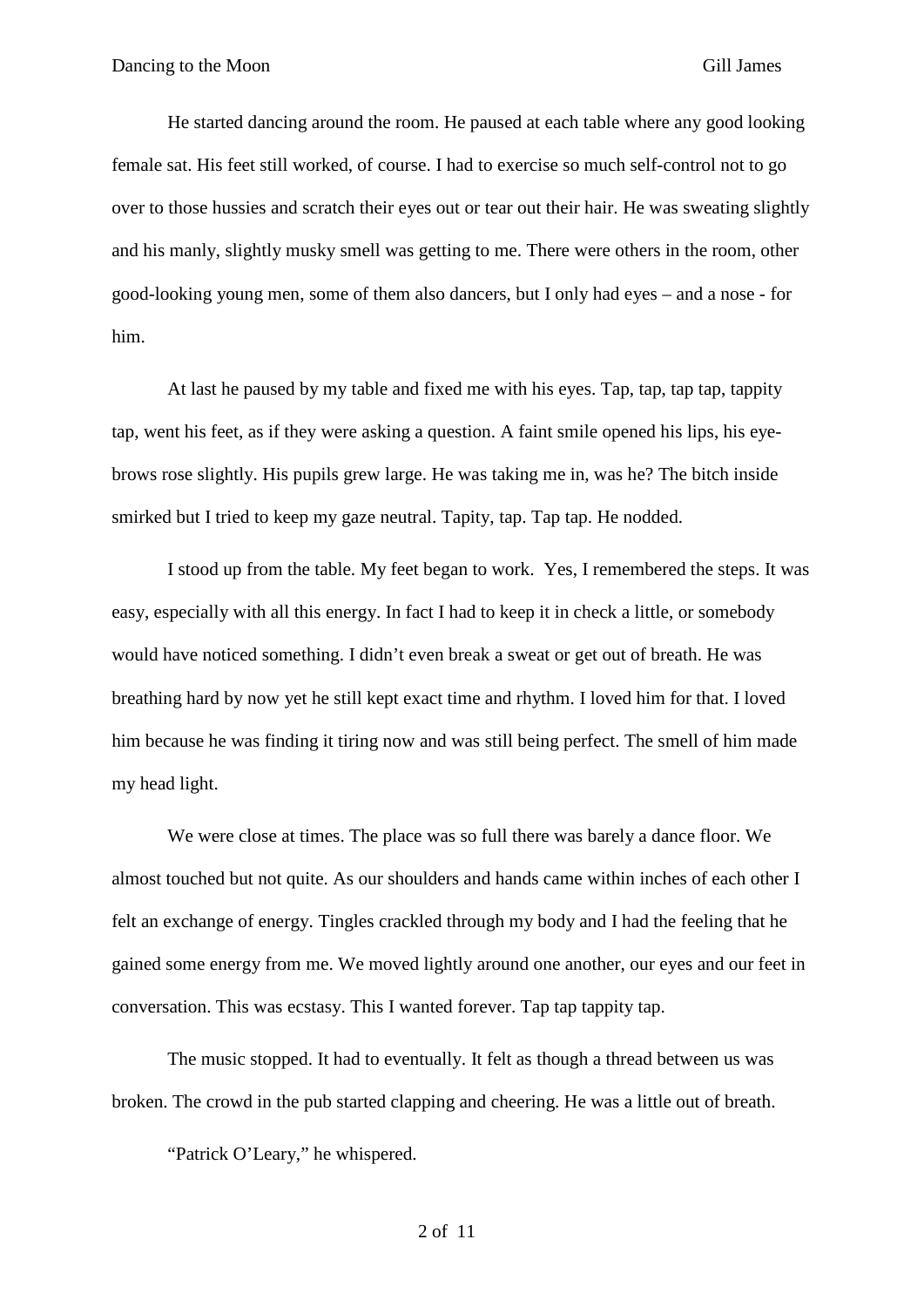"Fyonah McBride," I whispered back.

He nodded and held up his hand to shush the crowd. "Ladies, and gentlemen," he cried. "Fyonah McBride."

The crowd cheered and hooted.

He turned to me and grinned. "Fyonah McBride," he said, "will you dance with me again?"

I nodded. "Of course," I said. Why wouldn't I? Why wouldn't I dance with this man forever?

He kissed me on the cheek. "Thank you," he said.

Now I was breathless.

But then he was surrounded by all the trial officials, and people who were obviously his friends and fans. The moon was rising. A tiny slither of common sense crept back in. This wouldn't work. I was an underage school girl, with a strange monthly cycle, who had school tomorrow. Better just to go home and dream about him.

The second time I saw Patrick O'Leary I was on the bus two days later coming home from school. He got on at the corner of O'Malley Row and took one look at us all and went back downstairs. He looked straight at me actually, but I thank God that all he seemed to see was just another St Catherine's girl in green. Green's not my colour. Red and purple suit me now. And thank the lord all of us girls in this boring little Irish town decided that we wanted ankle length skirts for our uniform or he might have recognised my legs. But there was still enough time for those clear blue eyes of his to send a shockwave through my body.

The third time I saw him was in the village chip shop the next day. I walked straight into him. He was coming in as I was going out. I almost dropped my chips my hands were shaking so much.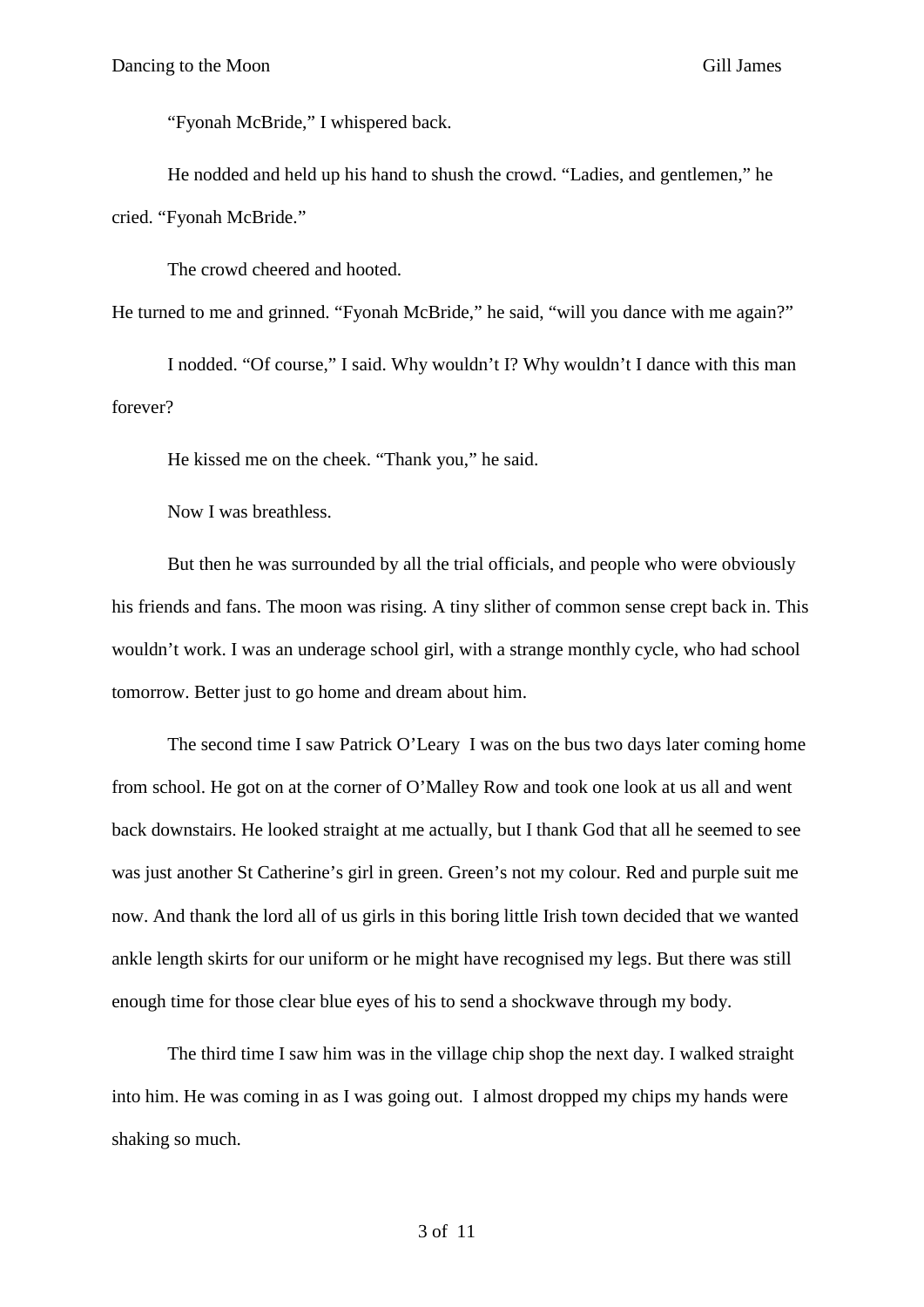"Fyonah McBride," he said. "I'm glad to see you're keeping your strength up. But have you been hiding from me? I need you to dance with me again. So when's it to be then? Hmm?" He lifted my chin up and made me look at him.

I almost forgot to breath. He was so lovely. Lovelier in real life than he'd been in all the dreams I'd made up about him. That look was what I wanted. That face.

He smiled.

"Go eat your chips," he said. "But come tonight. Half past six. The Arcadia Rooms. Above O Brien's. Don't be late." He touched my cheek and then carried on in into the chip shop.

I didn't eat the chips, of course. What would somebody with a body like mine want with fat, greasy chips? As usual, I served them to all the stray cats and dogs I could find between the chippy and our house, preserving just a few as evidence.

"Fyonah, are you going to have your tea?" Daddy called as I went in through the back.

"I've had chips, Daddy, look," I replied, showing him the almost empty packet.

"Well, you know what your mummy said, if you don't start eating properly…"

"Yes, and he'll only say the same as before," I said.

"You're sure those chips were enough?" he went on.

"Sure, Daddy."

Last time, four months ago, I'd refused to see anybody but Talbot when they'd insisted I saw a doctor.

"He's a strange man," said Mummy. "Are you sure you wouldn't rather see that nice new lady doctor?"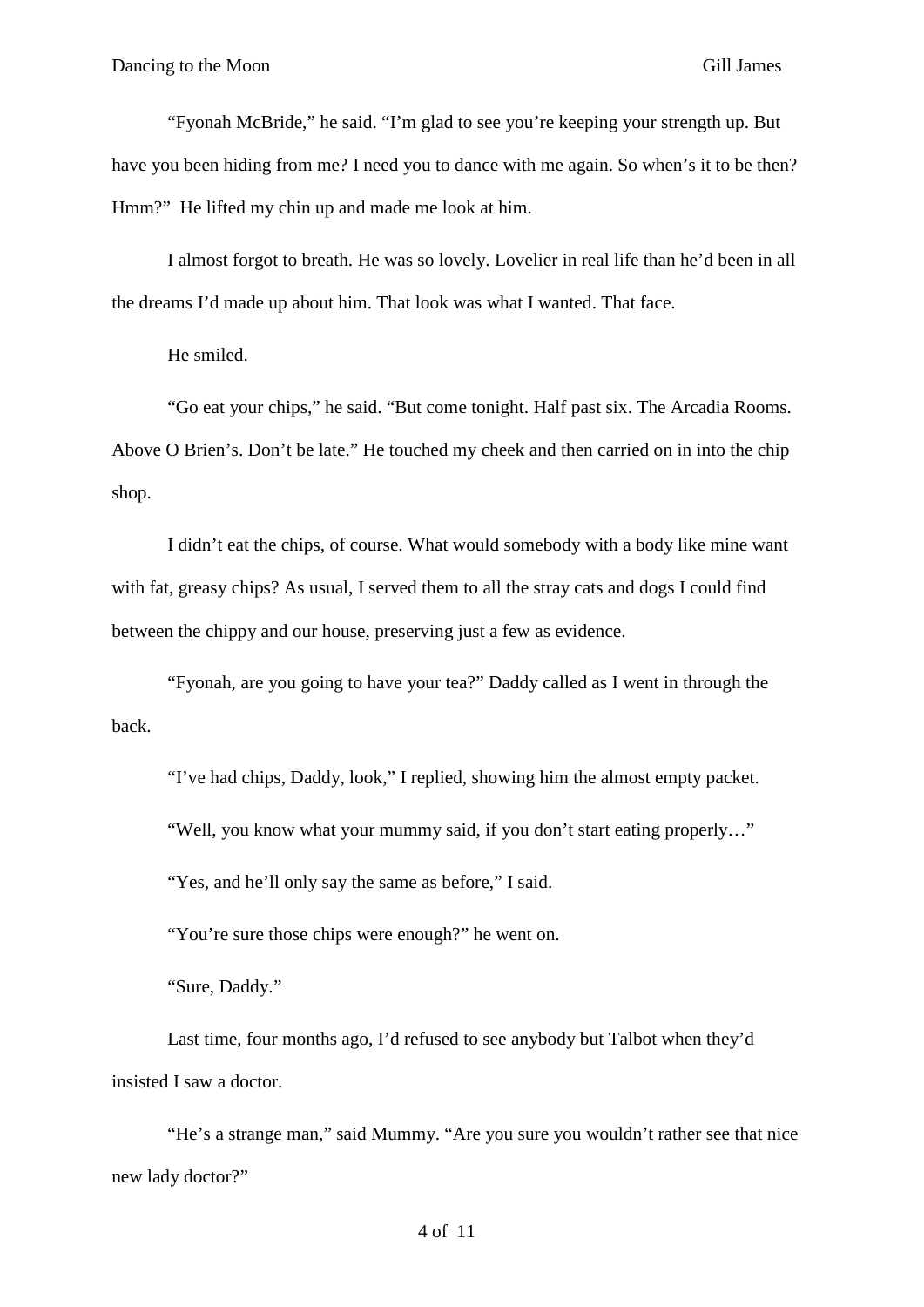"Talbot or nobody," I'd replied.

They just put that down in the end to more of my teenage quirkiness.

"She's not eating properly," Mummy had said to the doctor. "She doesn't sit down at the table with us any more."

That was true. I usually took my food up to my room, disposed of it somehow and then brought the empty plate down later.

"That doesn't matter so much," said Talbot. "As long as she is getting enough nutrition, and she looks bonny enough to me."

He weighed and measured me and mumbled "Fine," several times.

Then he looked meaningfully at me. "And the – er – monthly cycle is going all right? There may be changes ... as you grow ... "

I nodded.

"You know what Dr Talbot said last time," I said to Daddy and escaped to my room.

I spent the rest of the afternoon working through my wardrobe trying to decide what to wear for Patrick.

Six evenings in a row we danced and hardly spoke. Tap, tap, tappity tap. It was as though our feet did the talking. My energy was holding up. And he was fit – both ways – and strong. We grew to know each other well even though we didn't talk. We communicated through our feet. And every evening he walked me home and kissed me before I went in. Just lightly. That daredevil in me wanted more from him.

"What about your school work?" said Mummy.

"Not a problem," I said. It wasn't. I just did it at night while they slept.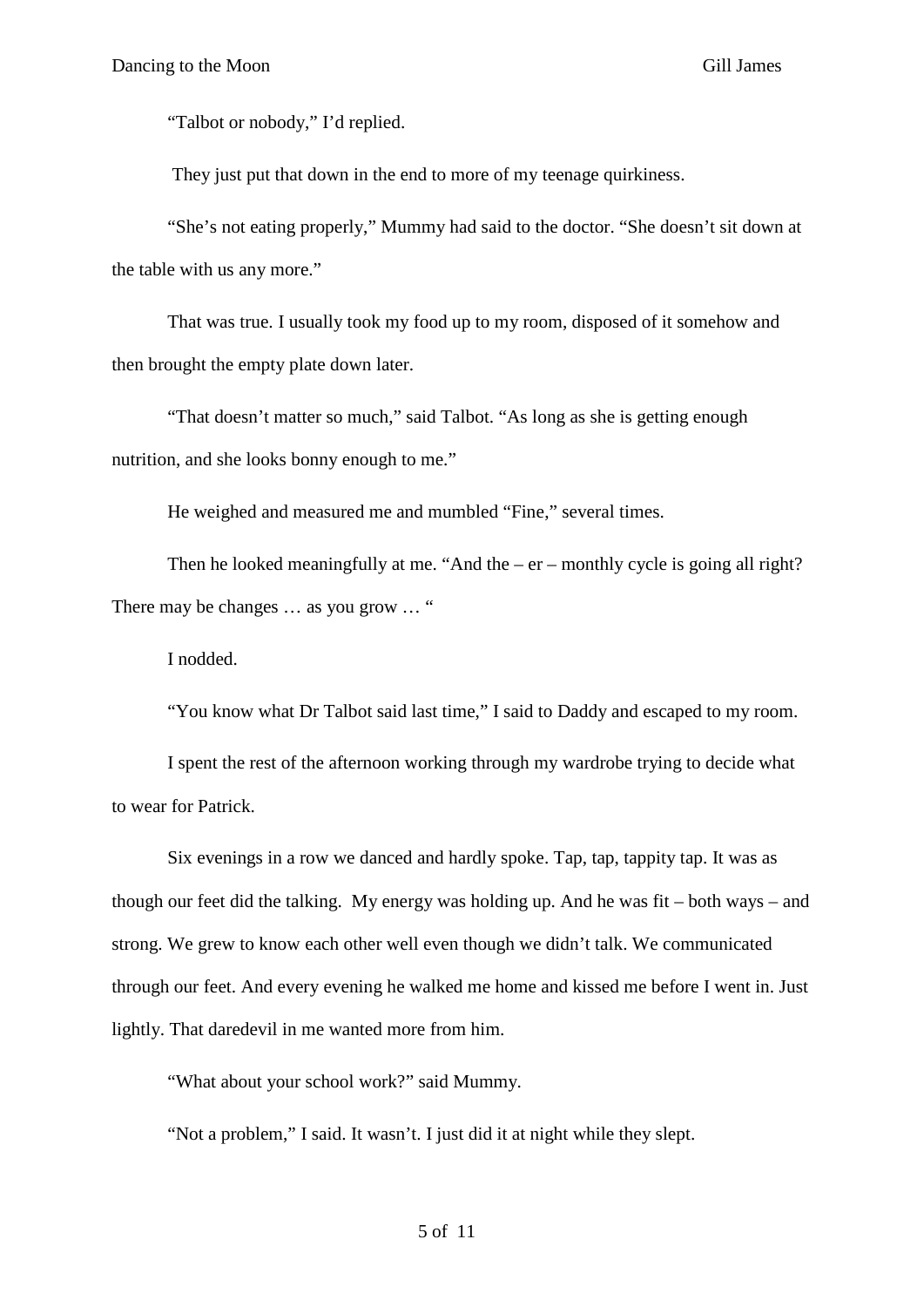"Fyonah…," warned Daddy.

*Butt out!*

The seventh evening was the end of the trials.

"The couple we want to go forward," announced the judge, "are Fyonah McBride and Patrick O'Leary."

He hugged me and kissed my hair. "My good girl," he whispered.

As we walked to my home that night he talked more than he had the rest of the time we'd been together. He held my hand and squeezed it tight. We were just like any other couple. When we got to my house, he pulled me into the shadows. And kissed me really hard this time. And though, as we got to the middle of the month, the daredevil was calming a little I still wanted more.

"Oh Fyonah McBride," he said as he pulled away from me. "I think I'm falling in love with you."

Well, good. Then, panic. If there was no dancing tomorrow, would I see him? All day and all night was already too long to be away from him. Could I bear even one evening alone?

"Can I see you tomorrow?" he asked. "Even though there's no dancing?"

We walked through the woods. Odd, he didn't seem to mind the cold. Naturally, I didn't. It was a fine evening otherwise, with the moon one night off full and shining brightly. A romantic dream. But common sense was kicking in fast. I couldn't do this any more.

I stopped walking and held back. "I'm only sixteen and I'm still at school," I said as quickly as I could.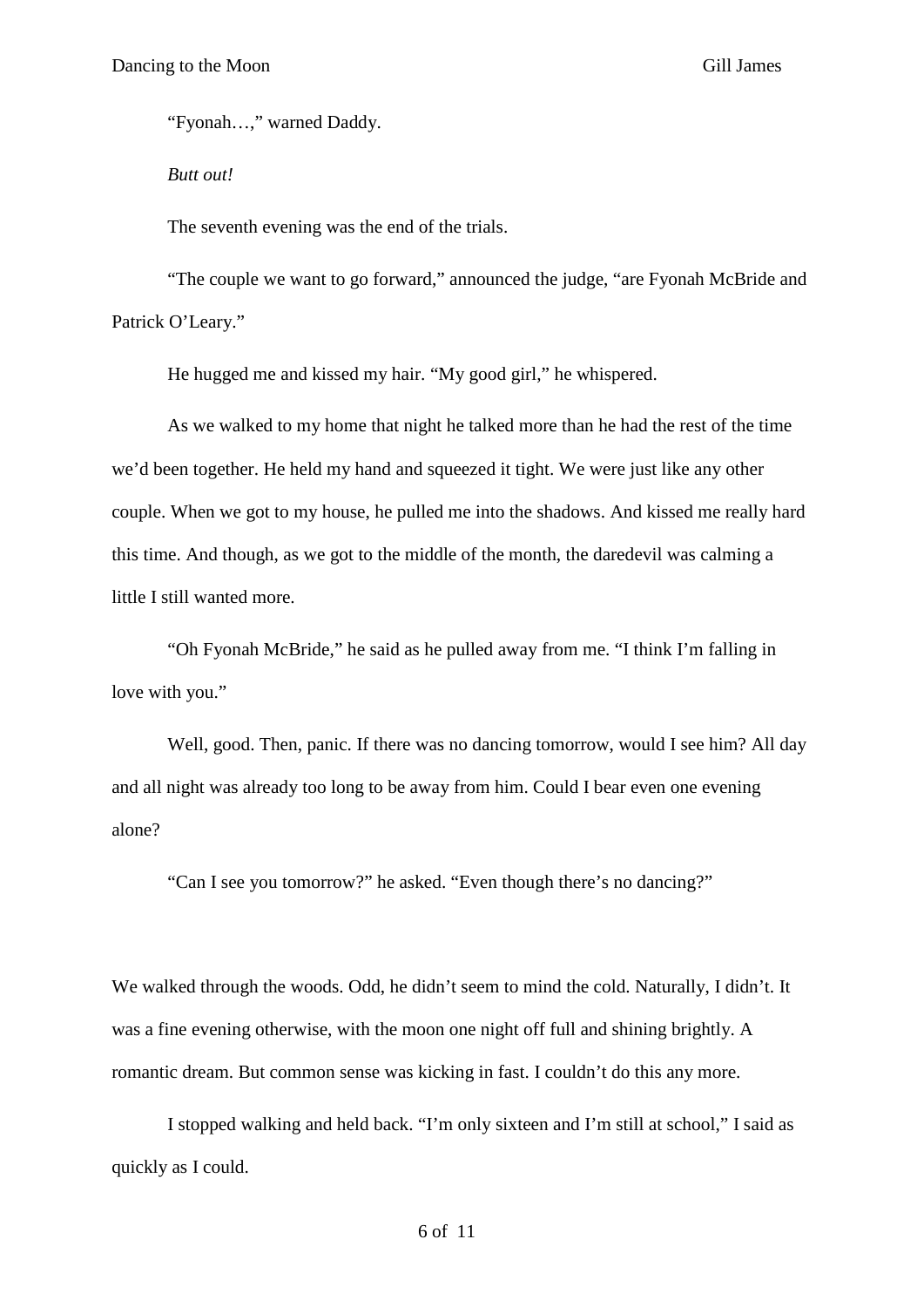His face did not move at first. Then his eyes crinkled into a smile and I had the sensation of my heart leaping.

"I know," he said. "I saw you that day on the bus. That's why I've been careful."

"But I am sixteen," I said.

He pulled me back towards him and kissed me properly.

"Fyonah, oh my Fyonah," he whispered. "Dance with me forever."

Oh, I would, I would. I ran my fingers through his hair. That musky smell about him was even stronger tonight and I loved him all the more for it. He pulled me gently to the ground. I could not get enough of him and he seemed just as eager.

Afterwards, as we were walking home, he sighed. He stopped walking and turned to face me.

"Oh, Fyonah," he said. "I cannot see you tomorrow. Just the one time."

"Can't I come with you?" I asked. "Where do you have to be?"

"No, you really can't, my love. You really can't." He touched my cheek and turned my face so that I was looking into those lovely blue eyes. "But the day after, there'll be the dancing again. And after that…."

I had to be content. His eyes told me that he really meant it, that I couldn't go with him. But they also told me that he would be back and that it wasn't just that he'd got what he wanted and was ready to move on. And I loved him all the more for it.

I didn't know what to do with myself the next evening. I was no longer content to dream of my man-boy. I wanted him with me now and always. Despite the full moon which should have brought some sanity and smothered the daredevil, she was still there, hanging on.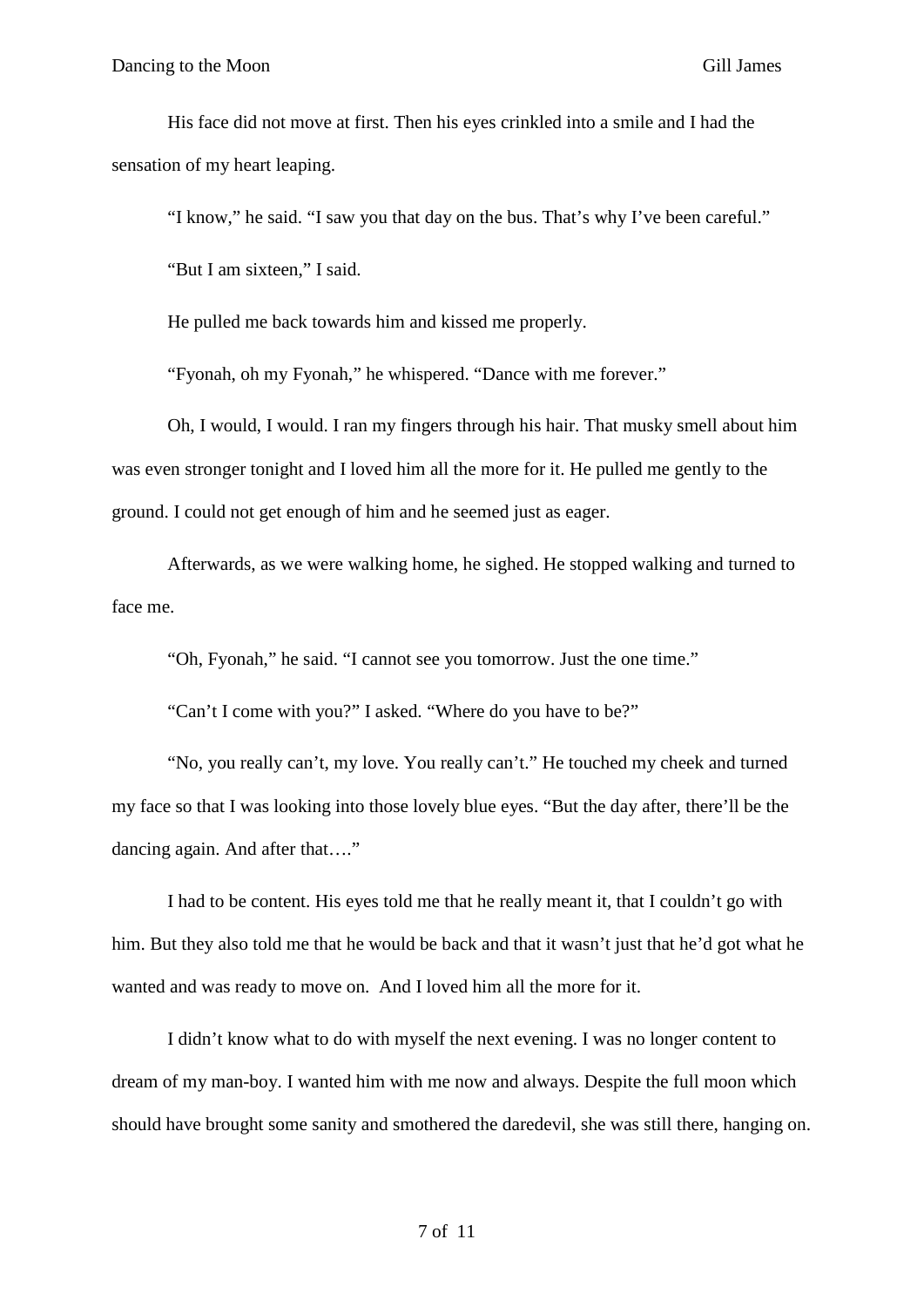I decided to try to run off my frustration and made for the woods where Patrick had loved me the night before. I was trying to relive those sweet moments. The memory was so strong that I could smell him but the lack of him as so great that I could feel tears stinging my eyes though I know I can no longer cry.

Then I saw a flash of green. A man's jumper. Someone in the woods in front of me. That way of walking unmistakable. So it wasn't a memory causing to me to smell him. He was there and his scent was stronger than ever. What did it remind me of? Man? Dog? Fox? Animal-like anyway. His smell but more of it. It made my ghost heart beat so strongly that it became a physical pain. Why was he here in the woods again? Did he have another lover?

If he did and I found her, I'd kill her for sure.

"Your emotions will quieten mid-cycle," Talbot had said. "This is the best time to kill for vengeance rather than food. You're calm enough to calculate, to use good judgement, yet still strong enough to kill swiftly and cleanly. Avoid leaving evidence at all costs."

My mid-cycle always coincided with the full moon. So, yes, I would kill but I wasn't calm. Talbot was only half right.

Patrick suddenly dropped to the ground. He howled. If my heart could actually beat it would have stopped now. I realised now why he had to avoid me tonight. He too has a pesky cycle. A moon-determined cycle.

This was dangerous for me, more dangerous than if I were a normal girl but the daredevil and the girl who loved Patrick were both too fascinated to move away. I watched the change.

You know, it isn't how they show it in the movies or tell it in the books. Well, not in Patrick's case anyway. He danced into it. He swirled and turned. Gracefully and lightly. Like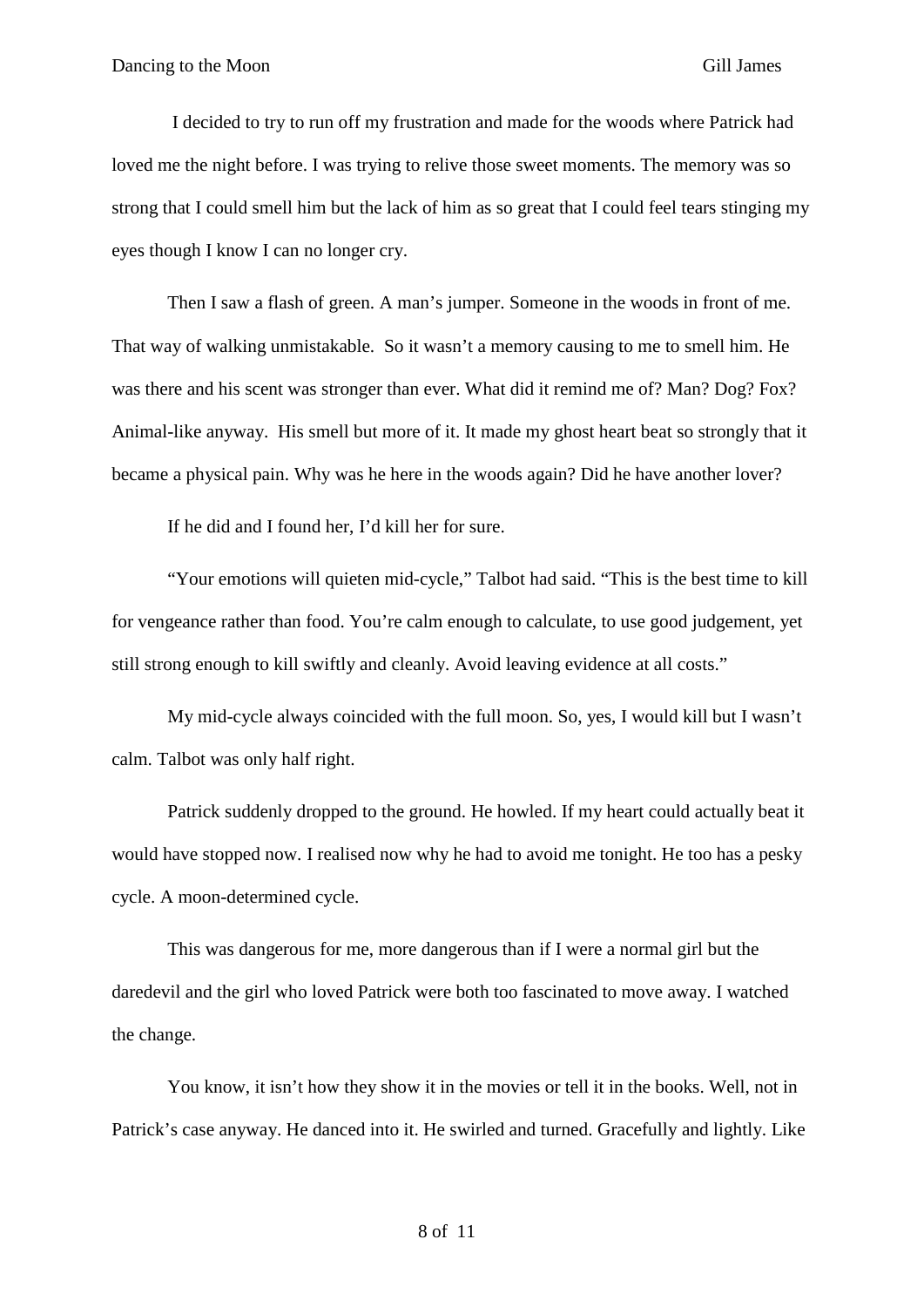when he's at the trials. Like when he's with me. With each turn he became hairier, more animal-like, more wolf than boy.

His clothes and his flesh both turned into fur. Gently. Subtly. His eyes glazed over, lost their humanness. He began to drool, spittle streaking his fur silver. And that wonderful musky smell just got stronger and stronger. It made me want him so much – Patrick, that is, not the wolf. Then he turned and howled at the moon.

When he looked back at me his eyes were all wolf. And then a flash of Patrick. Was he looking at me, his lover, or at his greatest enemy? I should have gone by now but I could still only stare.

"Werewolves are our greatest threat," Talbot told me just after the change. "The best time to fight them is at the middle of the cycle. You can also outrun them then – though why you would try to when you can kill no one of our kind would know."

Where could I run to? This island is not big enough.

"You can't outswim them," Talbot had said. "If the water's too wide for one stride, jump from boat to boat but don't be seen."

He's was still looking at me, the wolf. He should have jumped by now. Those could not be Patrick's eyes. Talbot said the wolves never remember their human existence until the sun comes up. But he knew something. This wolf did.

I needed to run.

If I was to be Patrick O Leary's dancing partner again I must run and run until the sun comes up.

He snarled, then howled and bore his teeth. He nodded his head, almost pointing the way I should go. Still he didn't spring like Talbot told me he would.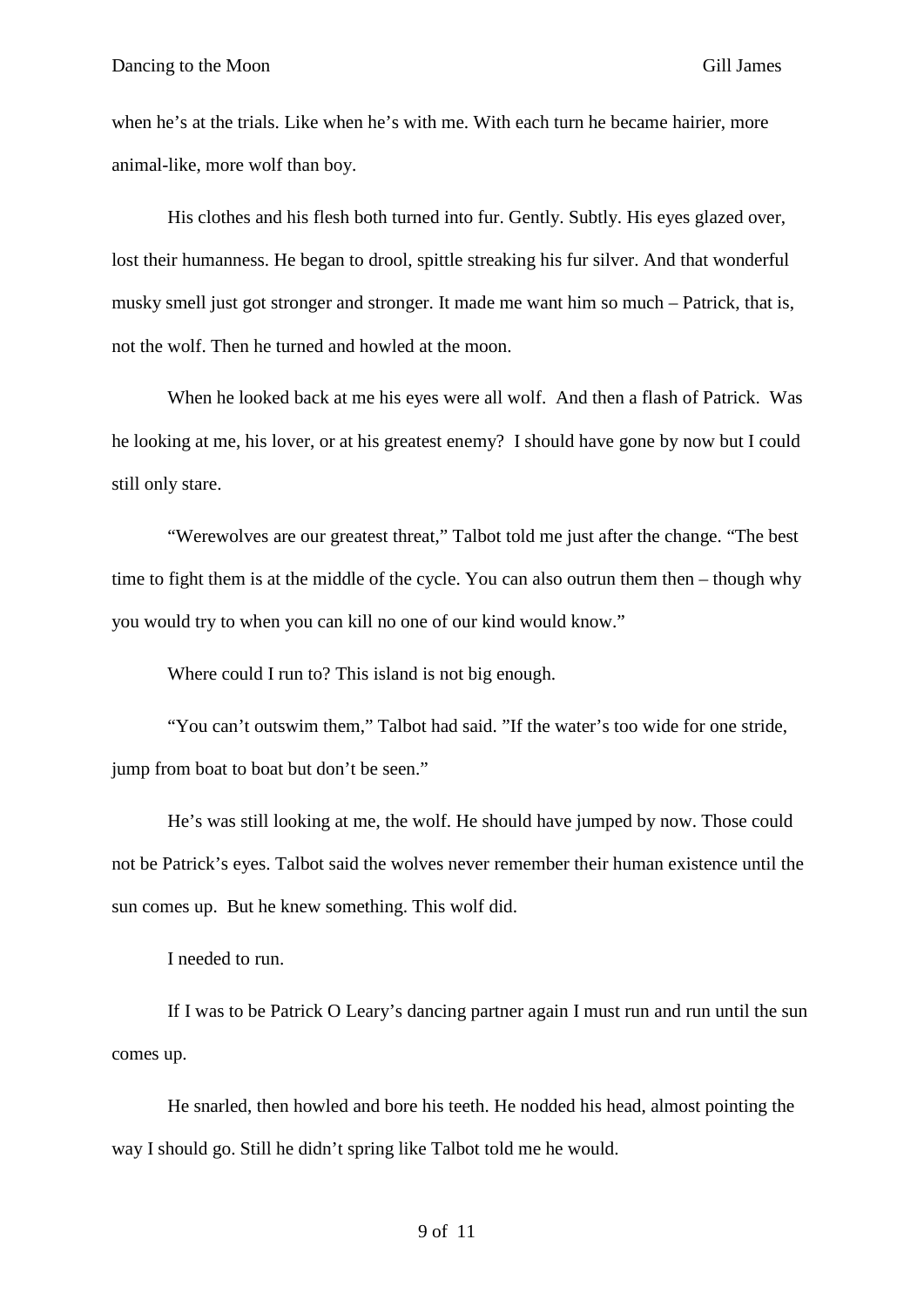"I'll see you tomorrow, my Patrick," I whispered.

I turned and set the daredevil and the energy that was left into running my fastest, over fields, though woods, jumping from hilltop to hilltop and then from boat to boat, ignoring the howls and growls and snapping teeth behind me.

"I will outrun you, Wolf O'Leary," became my mantra. "For tomorrow I need to dance with my lover."

I ran and ran. The first rays of the sun appeared over the horizon. The moon began to sink. But the howls were just as frequent and the musky smell seemed stronger than ever even though he was behind me.

"He should be getting human again by now," I thought. Even my extraordinary energy was going. I could have turned and faced him…. But I might have killed my lover or he might have killed me.

I was getting weaker. Was it possible? Could one of my kind die of exhaustion? Never!

A pain shot up my back. How could this be? We are not supposed to feel pain. Something was gripping me and I could no longer hear him behind me. Wolf teeth in my side.

This would not do. I felt the blood charging round my body, preparing me for the attack. The monster in me wanted to tear off the wolf's head.

"Remember he's your Patrick, your lover," the girl in me whispered. I held back for a split second but then felt a snarl rising in my throat. I had his head in my hands now and I bent towards his neck, ready to bite. His musky smell was driving me into a different sort of frenzy this time.